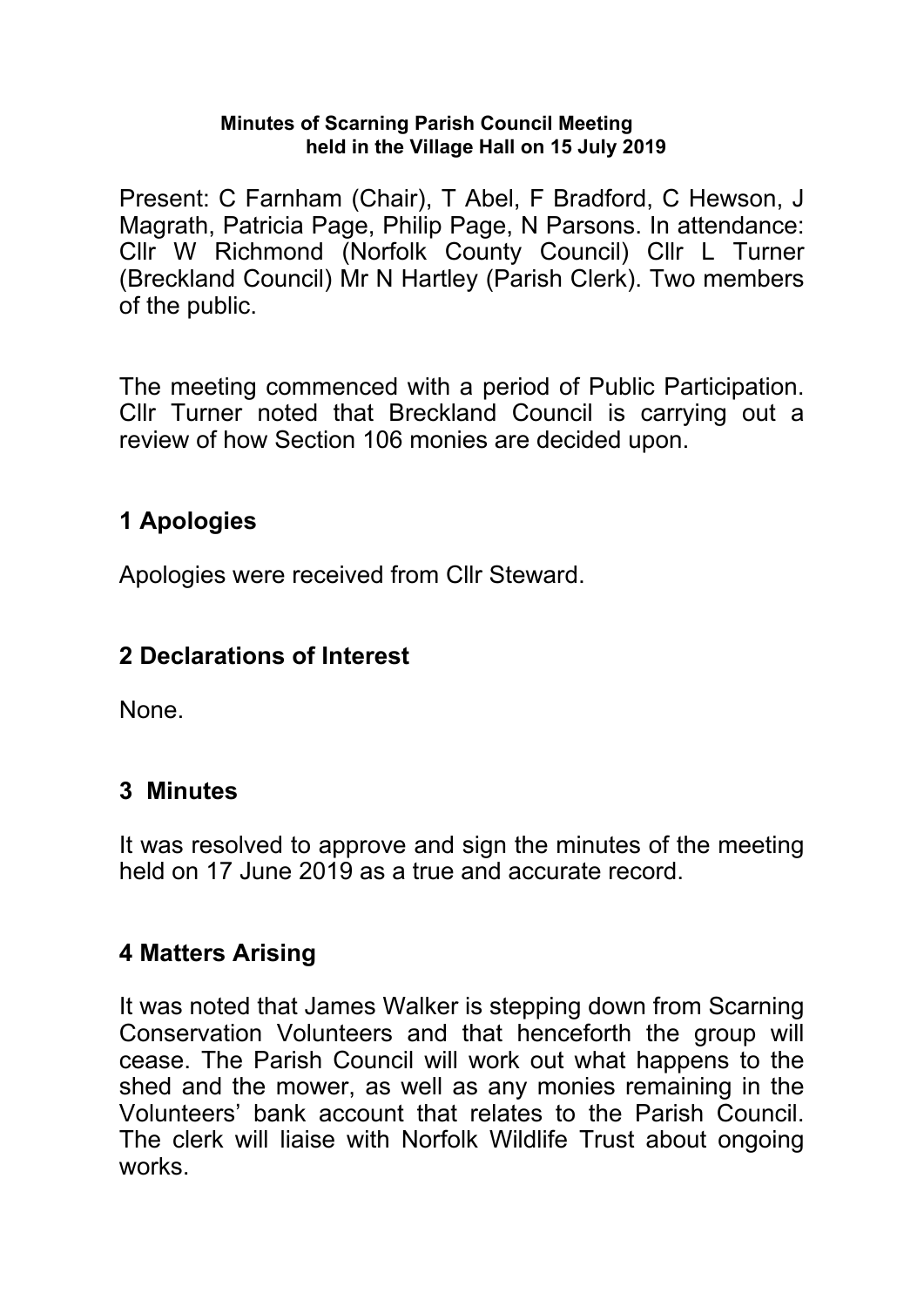# **5 Finance**

5.1 The following payments were made in accordance with the Budget:-

Chq 102073 Thinking Rural, payroll services, £24

 102074 T T Jones Electrical Ltd, street lighting maintenance, £55.25

 102075 N Hartley, reimbursement of expenses, £257.46 102076 N Hartley, backdated salary payment from April

2019, £121.76

102077 HMRC, clerk's PAYE, £10.80

 102078 AON Services, second grass cutting payment, £1,296.00

102079 NPTP, purchase of Good Councillor guide, £4

102080 Viking, office supplies, £181.92

102081 Eon, unmetered lighting supplies, £215.62

102082 TOP Garden Services, grass cutting in

churchyard, £180 (Section 137)

102083 Norfolk Parish Training, chairmanship course, £32

5.2 The following payment had been received

HMRC, VAT refunded, £1,623.37

5.3 The meeting received a report of Actual Expenditure to Budgeted Expenditure

5.4 The Internal Control Officer noted that he had carried out the necessary checks and that everything was in order.

# **6 Planning**

6.1 Breckland Council decisions

Former Dereham Water Supplies Ltd, Bradenham Lane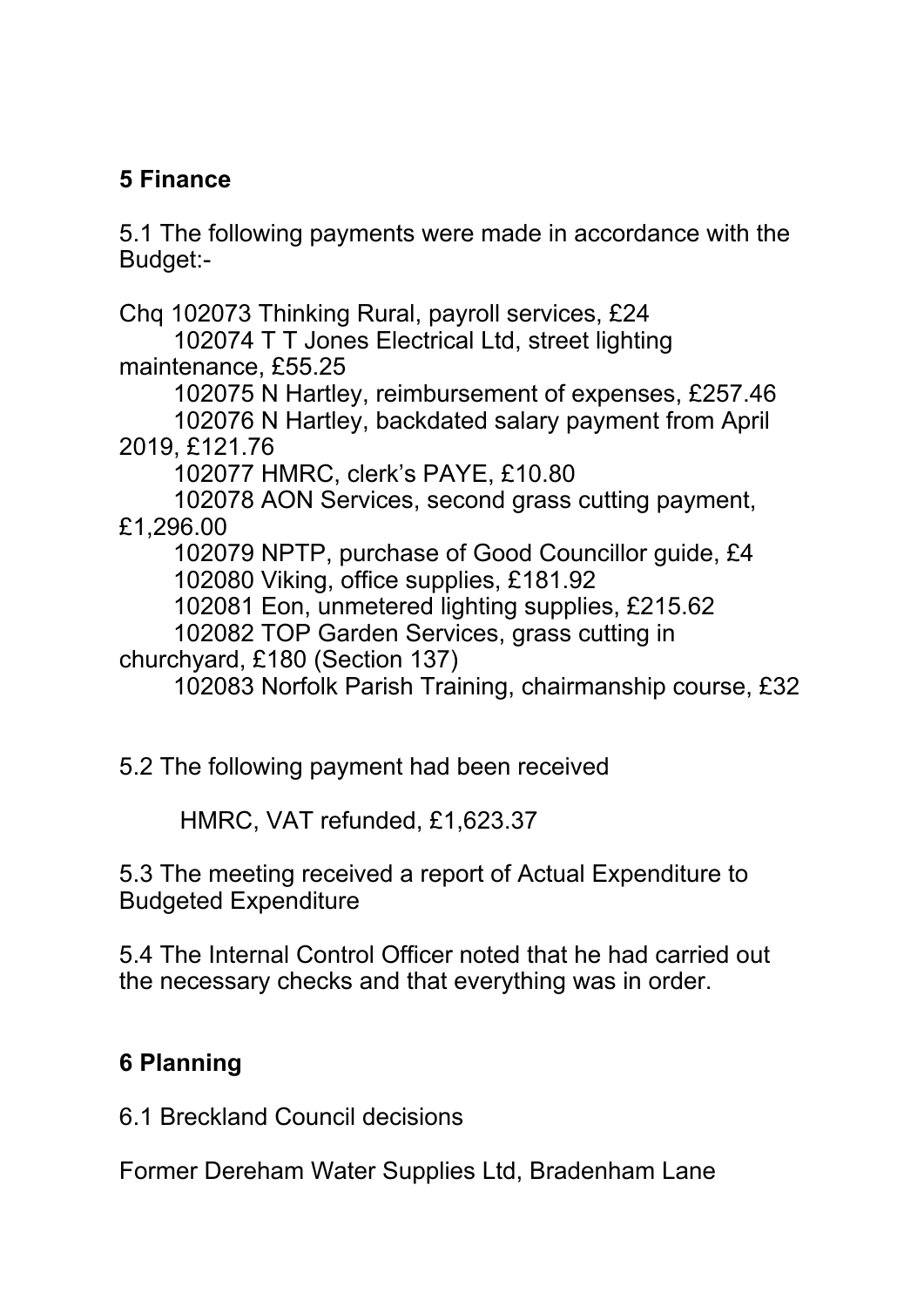3PL/2019/0056/F Conversion of existing office to a dwelling and erection of garage; conversion of existing workshop building to three dwellings and erection of garage; erection of two houses and garages Plan amended to include additional parking and turning Refused

# **7 Appointment of the Council's Internal Auditor**

It was **RESOLVED** to appoint SCS Accounting as the Council's Internal Auditor.

### **8 Commemoration of former members of Scarning Playing Field Committee**

Cllr Hewson addressed the meeting as Chairman of the Playing Field Committee. He noted that the Committee needs to plant at least three trees and that it was thought some of these should be dedicated to former members of the Playing Field Committee. It was noted that this is a matter for the Playing Field Committee to determine.

# **9 Scarning Playing Field Committee**

Cllr Hewson addressed the meeting as Chairman of the Playing Field Committee. The Committee has submitted its accounts to the Charity Commission. It was noted that an informal entrance on to the Playing Field has been created from a house on Jessopp Close. It was also noted there is already an existing informal entrance from the Watlings. Cllr Hewson will write to the residents at Jessopp Close.

Cllr Hewson noted that the Committee is considering extending the car park on the playing field to have an entrance and exit (the exit to be at Park Lane). The clerk was asked to contact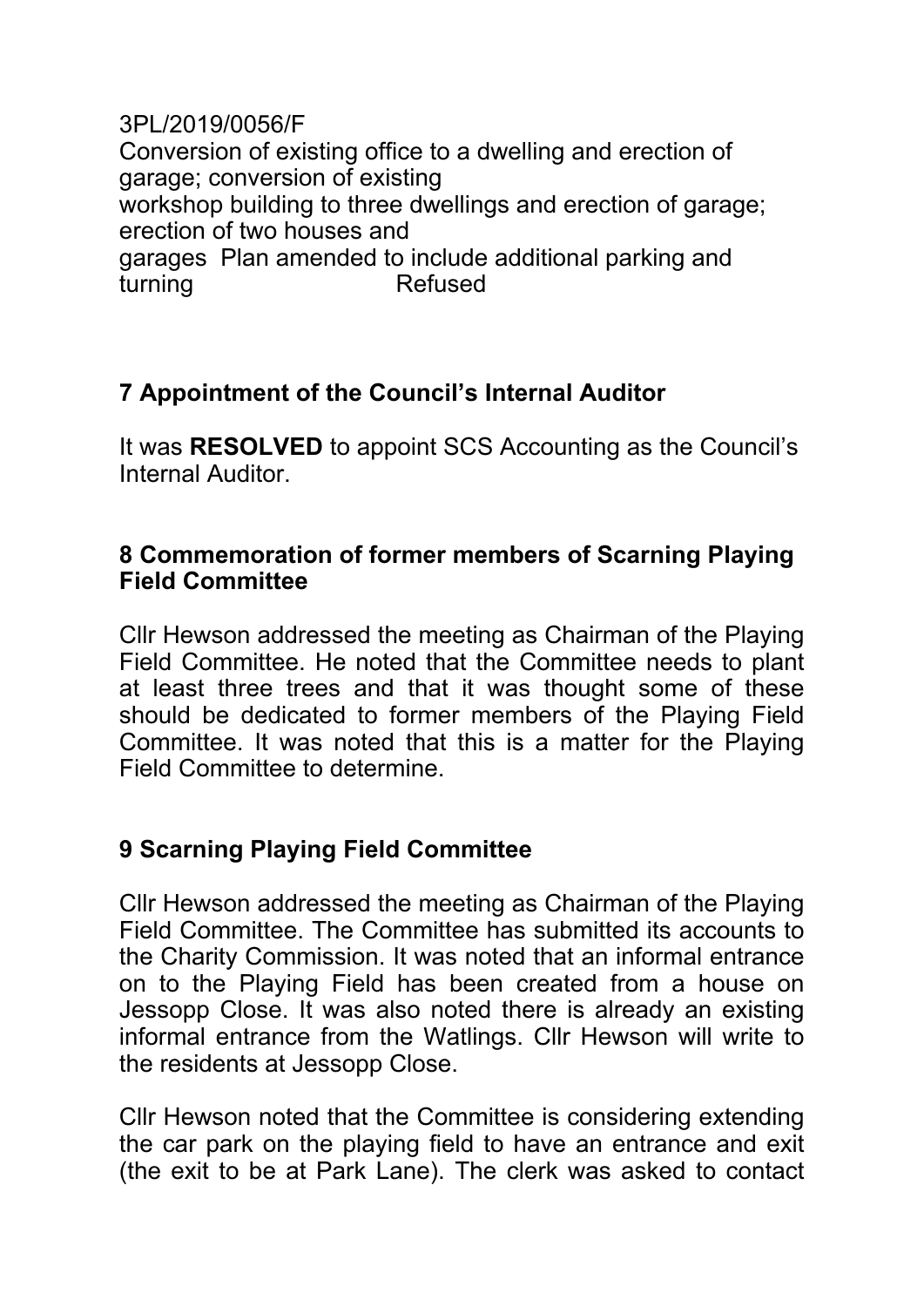Norfolk Community Foundation for an initial discussion as to whether this would be eligible for a grant application.

# **10 Telephone Box**

 The Village Hall Trust made a request of £1 a week to cover maintenance of the phone box. It was **RESOLVED** to make this annual payment and to proceed with moving the phone box.

#### **11 Water Meadows Lease**

It was **RESOLVED** to accept renewal of the lease in respect of Scarning Water Meadows.

### **12 Trees**

Cllr Parsons provided an update regarding applying for trees through the Woodland Trust, most of which the Council would like to plant on the edges of Scarning Water Meadows and some in the lay-bys at Cooper Terrace, School Plain and the Beacon lay by. The clerk will write to Breckland Council to obtain permission in respect of the Water Meadows.

### **13 Parish Partnership Scheme**

It was **RESOLVED** to put forward two proposals. One for a bus shelter on Dereham Road at the stop near the Village Hall. The other for a bus shelter on Dereham Road, near Chestnut Road.

### **14 Parish information**

The Council discussed means of promoting its work and the activities of the various village organisations. Cllr Turner noted that Shipdham has four village forums organised by its Breckland councillors. Cllr Hewson offered to man a Parish